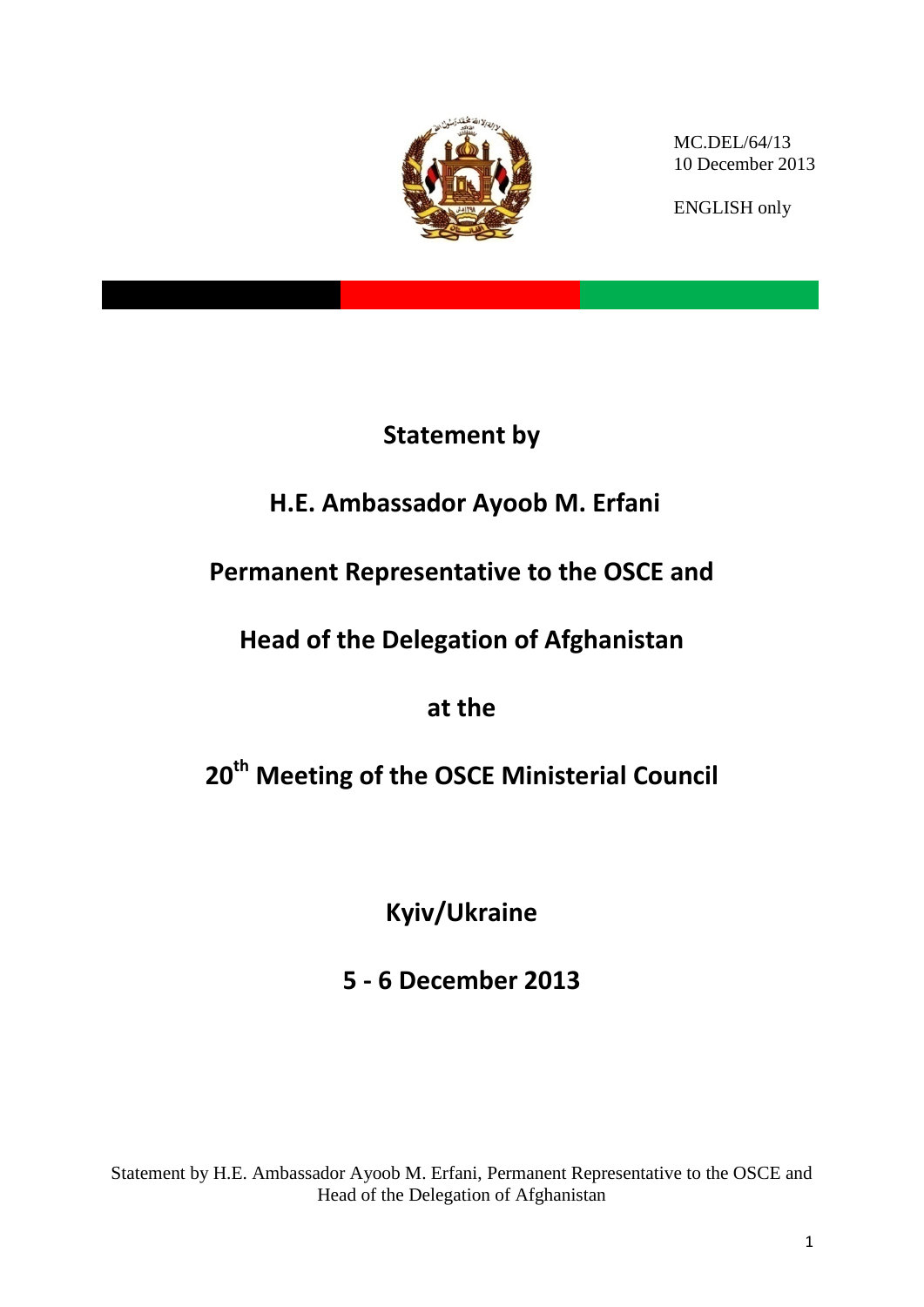Kyiv, 6 December 2013

Mr. Chairman,

Secretary General,

Honorable Ministers,

Excellencies, Ladies and Gentlemen,

It is an honor for me to be here in Kyiv and to address the  $20<sup>th</sup>$  Meeting of the OSCE Ministerial Council.

This morning, we heard the sad news of losing Nelson Mandela. On behalf of my delegation, I would like to express our deepest condolences to the Government and people of South Africa and to all peace-loving people. Nelson Mandela devoted his life to peace, justice and dignity of humanity, his vision and legacy endure forever.

Let me begin by thanking my Ukrainian colleagues for welcoming us so warmly here today in Kyiv and for demonstrating such excellent leadership of the OSCE during 2013. I thank the OSCE Secretary General, H.E. Lamberto Zannier and his staff for the outstanding service to the cause of OSCE and we appreciate his personal commitments for a stable and prosperous Afghanistan. I would like to extend the best wishes from the Deputy Foreign Minister of Afghanistan, H.E. Ershad Ahmadi who could not join us today due to another very important engagement, to all of you and for a successful conference.

I wish to express my delegation's gratitude and appreciation to all previous distinguished speakers during yesterday and today's sessions expressing their support for Afghanistan and stressed the continued co-operation of the OSCE and the international community as a whole with Afghanistan, for its transformation to a stable and prosperous country.

The OSCE will celebrate its  $40<sup>th</sup>$  Anniversary in 2015 and has proved to be a strong regional mechanism in Confidence-Building Measures while offering a forum for dialogue between the East and West, from Vladivostok to Vancouver, throughout different periods from its establishment until today. The realities of 1975 have changed, but the OSCE's principles and visions as a forward-looking organization, deeply rooted in the comprehensive, multidimensional concept of security, remain very relevant in today's security environment. We believe that the OSCE, certain internal differences aside, has enormous opportunities to play—collectively—an even bigger role and make a real difference to the lives of citizens throughout its region, and beyond. We hope that the efforts of the Helsinki +40 process will get momentum and will allow the OSCE to emerge stronger at the eve of its  $40<sup>th</sup>$  anniversary. Afghanistan, as a Partner for Co-operation, reiterates its commitment to the principles, norms and values of the OSCE, with the goal that all people in our region may live together in peace and security.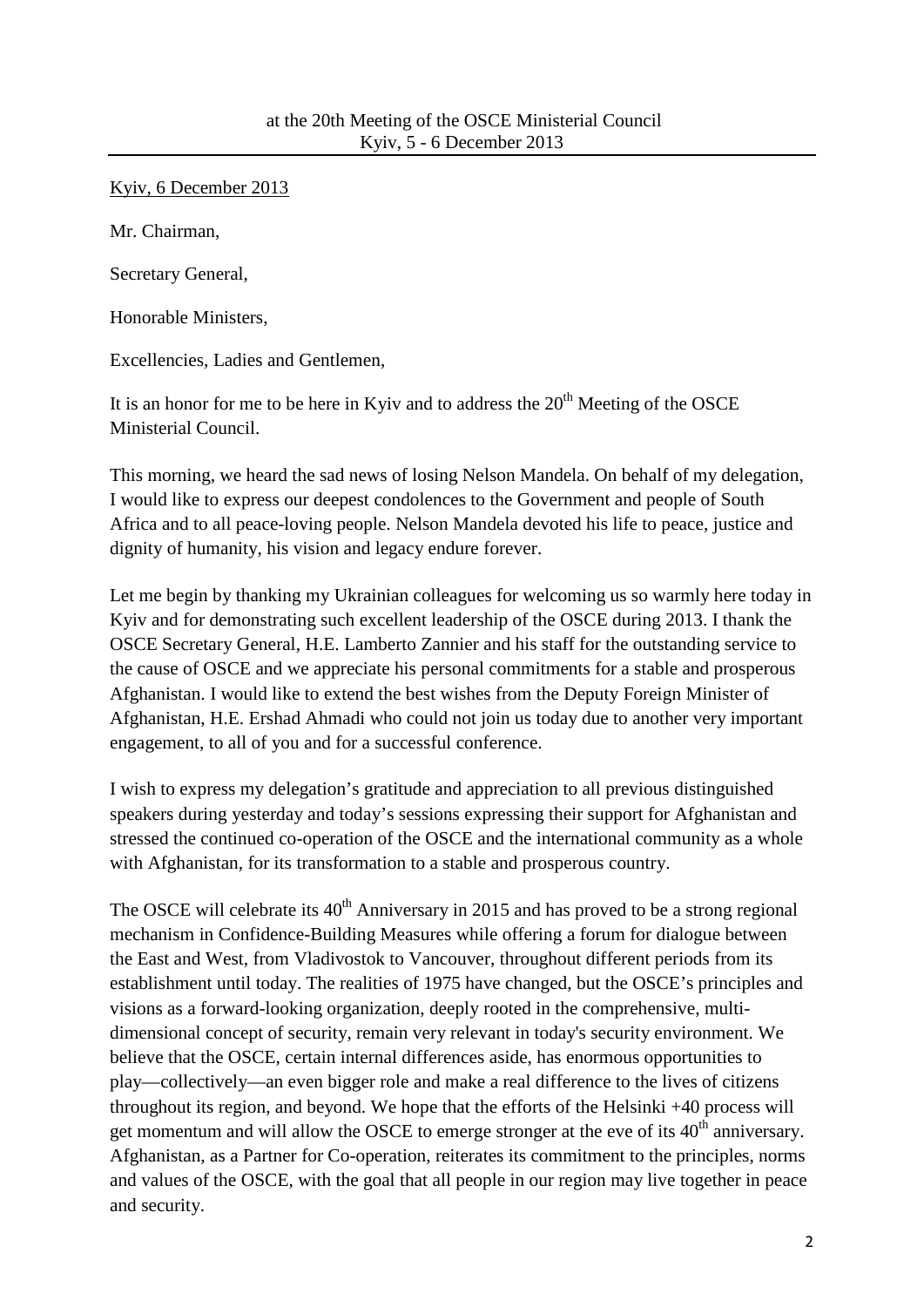### Mr. Chairman,

As Afghanistan, after twelve years of partnership with the international community and ten years of partnership with the OSCE, is approaching the end of its planned short-term transition in 2014 to the long-term transformation (2015-2024), I would like briefly illustrate Afghanistan's journey over the past twelve years, our historic achievements that have transformed Afghanistan, the remaining challenges -- mostly of global nature -- that are our national priorities, the vision of the Afghan people and Government for the future of our achieved democratic values, which we are now consolidating and entrenching. Let me also address the critical importance of Afghanistan's relations and co-operation with countries in our region and with our partners in the international community, with a view to realizing our vision for a stable, prosperous and democratic Afghanistan.

#### Mr. Chairman,

The people of Afghanistan had experienced enormous suffering, losses and pains throughout two consecutive decades up to the removal of the Taliban in November 2001.

At the time of Taliban's collapse, Afghanistan was an isolated nation. The country had become a safe haven for international terrorism and its people were deprived of all basic human rights. Severe poverty and disease threatened the life of Afghans with little or no access to healthcare services. Less than half a million, and only male students, could attend schools and universities. The average annual per capita income was about \$100. Roads, bridges, irrigation systems and other components of critical national infrastructure were completely destroyed. No national army nor a national police force nor any other state institutions did exist. Afghanistan became a failed state. Al-Qaeda, supported by other extremist and criminal groups posed a real danger to regional and international peace and security, tragically culminating in the horrible attacks in the United States on September 11, 2001.

Thanks to the determination of the Afghan people, and as a result of their sacrifices, as well as the sacrifices and support of our international partners and friends during our twelve years of partnership, Afghanistan came a long way with significant progress and democratic values of which we can be proud of today.

Today, Afghanistan is a forward-looking young democracy with functioning state institutions, an elected president, an elected parliament and elected provincial councils everywhere in the country, with a vibrant civil society, the most powerful, independent and free media in our region – with more than 50 independent TV channels, over 100 community radio stations, hundreds of print publications, and more than 20 million mobile phone and internet users across the country. Our per capita income has increased from \$100 a year to over \$600 a year, the national currency has been consistently stable, and international trade is expanding. The number of enrolled children stands at well over ten million, with 40% of them girls. Also, hundreds of thousands of young men and women attend some 70 government and private colleges and universities. Women are actively participating in all social, political, security and economic spheres of society. More than 70% of our citizens today have access to basic healthcare services, which has increased average life expectancy from around 40 years to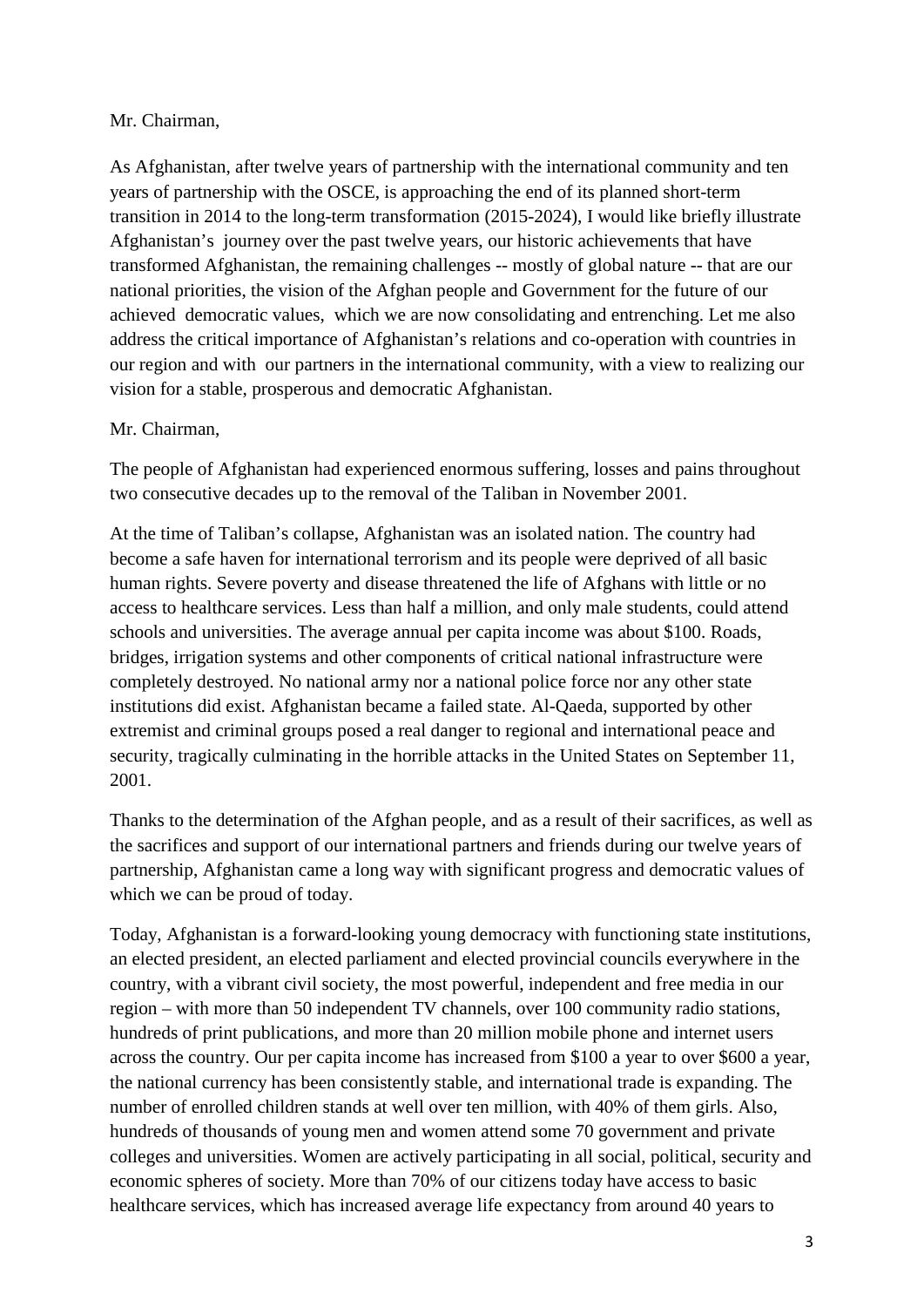above 60 years in just one decade. Thousands of kilometres of roads, irrigation canals, bridges, and other critical physical infrastructure have been built.

Afghanistan again has become an active member of the international community while managing our ever-expanding relations and co-operation with countries and organizations around the world through a network of some 70 diplomatic and consular missions.

The above are the examples of our achievements that provide a true picture of the reality in today's Afghanistan, which has been achieved in just 12 years, in a country that has experienced more than 35 years of war and destruction. This is a clear demonstration to counter a narrative of doom and gloom for Afghanistan by those who are ignorant about our historic accomplishments and realities in Afghanistan.

## Mr. Chairman,

Today's Afghanistan is going through a critical period of security, economic and political transition which faces difficulties and challenges but is helping us to consolidate our historic democratic achievements and to strengthen our national sovereignty, independence and ownership, which is the aspiration and vision of the Afghan people and Government for the years leading up into the long-term transformation of 2015 to 2024.

In the security area, more than 350,000 brave and professional Afghan National Security Forces (ANSF) are directly responsible for the safety of the Afghan population. We are fully confident that with the continued financial assistance of the international community for equipment and training pledged at the Chicago NATO Summit in May 2012, the ANSF will be able to comprehensively provide security to the Afghan people and defend the country against external threats.

Parallel to our ongoing efforts to enhance the capacity and capabilities of our national security forces to fight terrorism and organized crime, the Afghan peace process remains an urgent priority of the Afghan government and the enduring desire of the Afghan people. We are continuously increasing our efforts to engage in negotiations with those Taliban and other armed groups, who denounce violence, renounce terrorism, accept the Afghan constitution and actively participate in the stabilisation process in the country, in attempts to end the continuing conflict. We understand that prolonged peace can only be achieved if the political process is respected. The Islamic Republic of Pakistan, as our major neighbour, can play a key role in supporting our peace efforts. We've been encouraged by the recent visit to Kabul by Prime Minister Nawaz Sharif and the positive and constructive dialogue that took place between the two governments during that visit. We look forward to further practical and result-oriented steps and progress in the weeks and months to come by the new leadership in Pakistan.

The economic component is another essential element of our successful transition. We realize that the presence of the international military forces over the past decade has generated employment and income opportunities for thousands of Afghans, and there will be an adverse impact resulting from the withdrawal of these forces. The Afghan government is taking practical steps to reduce the negative economic ramifications of the withdrawal and to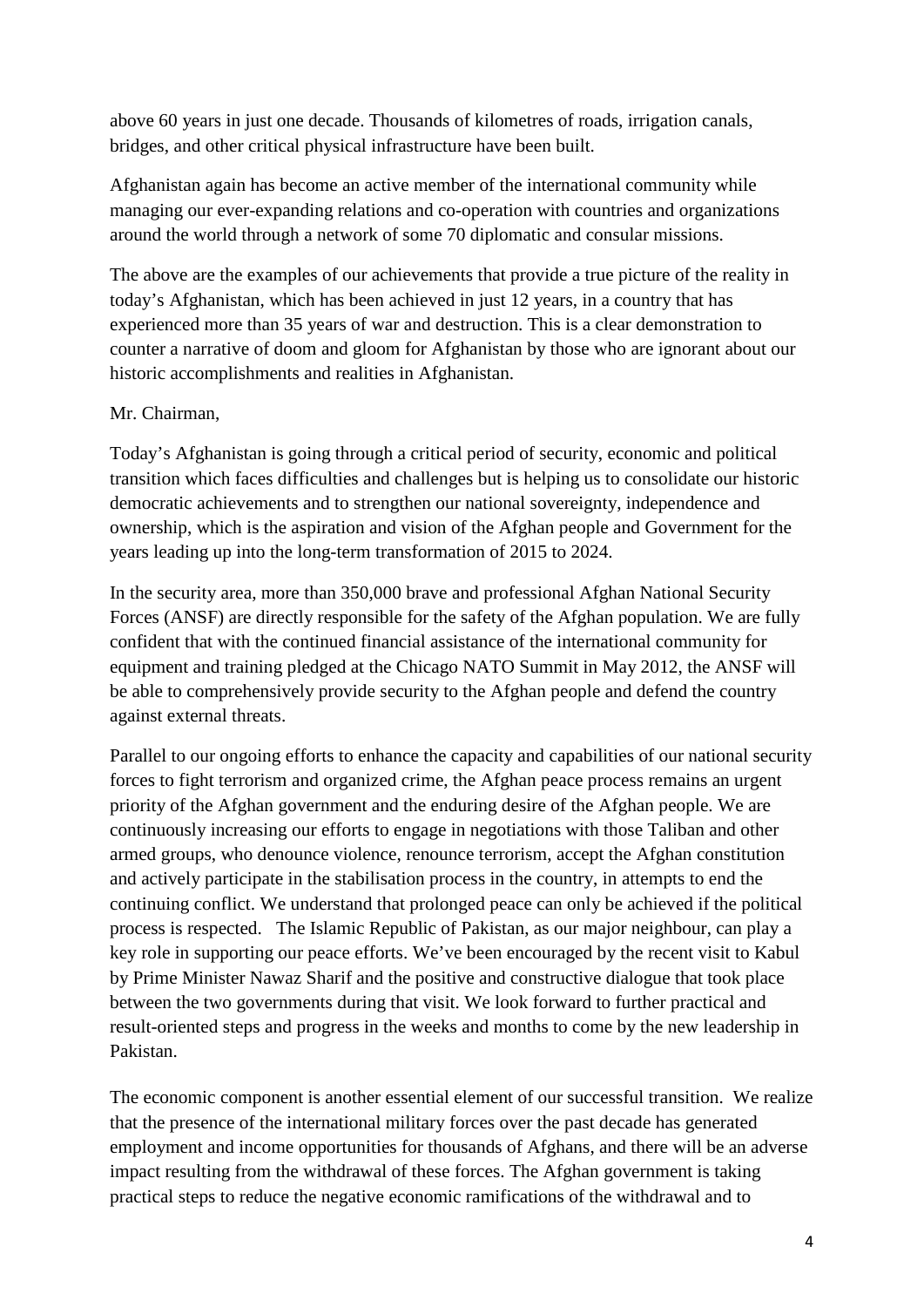strengthen our national economy, through focusing on the development of the agriculture and agribusiness sector, processing our natural resources, attracting foreign investments, creating conditions for trade and transit through enhanced regional co-operation. Also, the Tokyo conference last July generously pledged over \$16 billion through 2015 to help the Afghan government fill its projected fiscal gap—this will be critical in tiding us over the next few years. Afghanistan and its partners are working on the implementation mechanism of a mutual accountability framework of the Tokyo commitments.

In addition to the security and economic transitions, next year's presidential and provincial council elections are a crucial political transition in the country and the Afghan government is doing everything that is possible to ensure free, fair and credible elections. A successful presidential election will entrench our democratic process and greatly contribute to our efforts towards lasting peace, security and prosperity. We welcome the OSCE's positive respond to provide an ODHIR Election Support Team for the 2014 elections in Afghanistan.

## Mr. Chairman,

As we are preparing ourselves for the long-term transformation, another key foundation of our long-term success will be the strategic partnerships we have forged with some of our closest friends and allies over the past few years. Since October 2011, when we signed our first longterm strategic partnership agreement with the Republic of India, we have entered into similar long-term strategic partnerships with the United States, Germany, Australia, France, the United Kingdom, Italy, Norway, Finland, Denmark and Poland. We have also concluded or are currently negotiating similar partnerships with the European Union, Turkey and the United Arab Emirates.

Specifically with the United States, we negotiated a separate Bilateral Security Agreement (BSA) The draft of this agreement was overwhelmingly approved by the historic consultative Loya Jirga (or grand assembly) of 2500 delegates from all around Afghanistan, held in Kabul two weeks ago.

All bilateral security agreements Afghanistan signs with other countries will solely be for the purpose of ensuring peace, security, development and the consolidation of our young democracy and will not affect our relations with third countries.

### Mr. Chairman,

As recent history has clearly demonstrated, the peace, security and stability of Afghanistan as the centre of the Heart of Asia region, has a direct impact on the peace, security and stability of the entire region and beyond. We want Afghanistan to serve its rightful role as the key land bridge in our vital region for the flow of people, goods and investments. In this regard, we are making every possible and sincere effort for the success of the young 'Heart of Asia' confidence-building mechanism, which has codified a new agenda of our regional cooperation, to advance and foster peace and prosperity in our region.

### Mr Chairman,